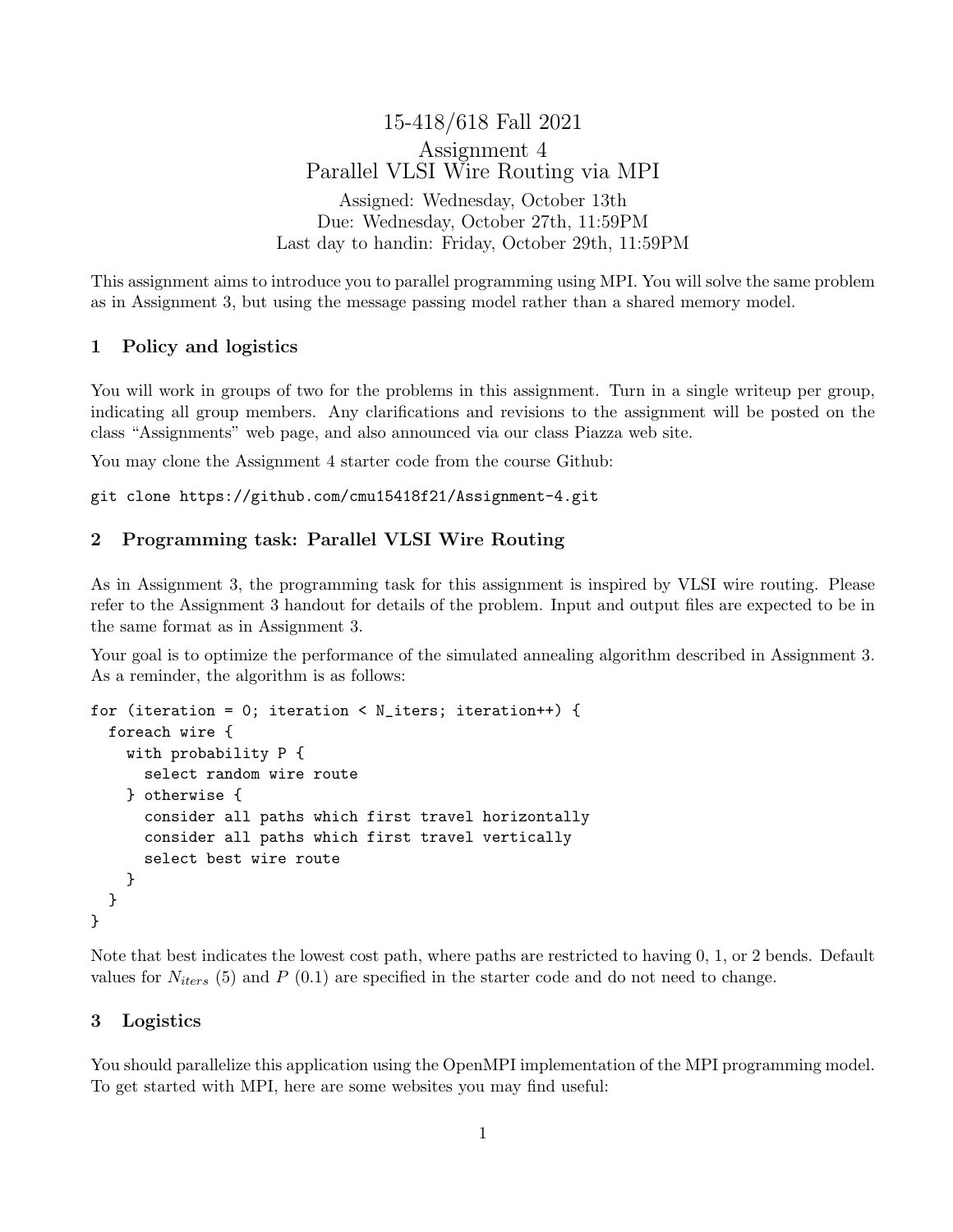- <http://mpitutorial.com/> contains a brief introduction to MPI.
- <https://www.open-mpi.org/doc/v4.1/> contains the documentation for the MPI API.

In addition to the input files that were provided in Assignment 3, we have made some new input files available to you in the code/inputs directory. These input files have a smaller area and contain more wires than the input files from Assignment 3. You will need to report your performance on the new code/inputs files as part of your assignment submission.

We provide a script called code/validate.py to validate the consistency of output wire routes and the cost array. You can run python validate.py -h for instructions on how to use the script.

We also provide a visualization tool, located in code/WireGrapher.java, to help you visualize the wire routes in a graphical format. Unlike Assignment 3, you are not required to show the routes and cost array in a graphical format within your submission. You can compile and run WireGrapher using the following commands (make sure to SSH with the -Y flag):

- \$ javac WireGrapher.java
- \$ java WireGrapher [input]

## 4 The Parallel Machines

Feel free to use the machines in the Gates cluster for your initial development and testing. Host names for these machines are ghcX.ghc.andrew.cmu.edu, where X is between 47 and 86.

However, you will collect your final performance numbers on the PSC Bridges-2 RM (Regular Memory) machines. For more information on these machines, please see the tutorials/machines.pdf document. You may also find it helpful to refer to the [Bridges-2 User Guide.](https://www.psc.edu/resources/bridges-2/user-guide-2/)

To use OpenMPI on the PSC machines, you must first run module load openmpi to load the OpenMPI module. To run a program with MPI, use the mpirun command. An example invocation of this command is as follows:

#### mpirun -np <numprocs> ./wireroute -f inputs/easy 1024.txt

The handout also provides an example MPI program  $sqrt{3}$  that approximates sqrt $(3)$ .

# <span id="page-1-0"></span>5 Performance Metrics

## Metric 1: Computation time

To measure the performance, the starter code measures and prints the total computation time for each MPI process. Each MPI process will print its computation time, and the program's running time is determined based on the maximum across each processes' computation time.

### Metric 2: Max cost

We are also interested in the quality of the solution. The primary quality metric is the max cost in the cost array. In VLSI, this determines the number of layers needed to fabricate the chip, which has a large impact on cost.

#### Metric 3: Sum of squares cost metric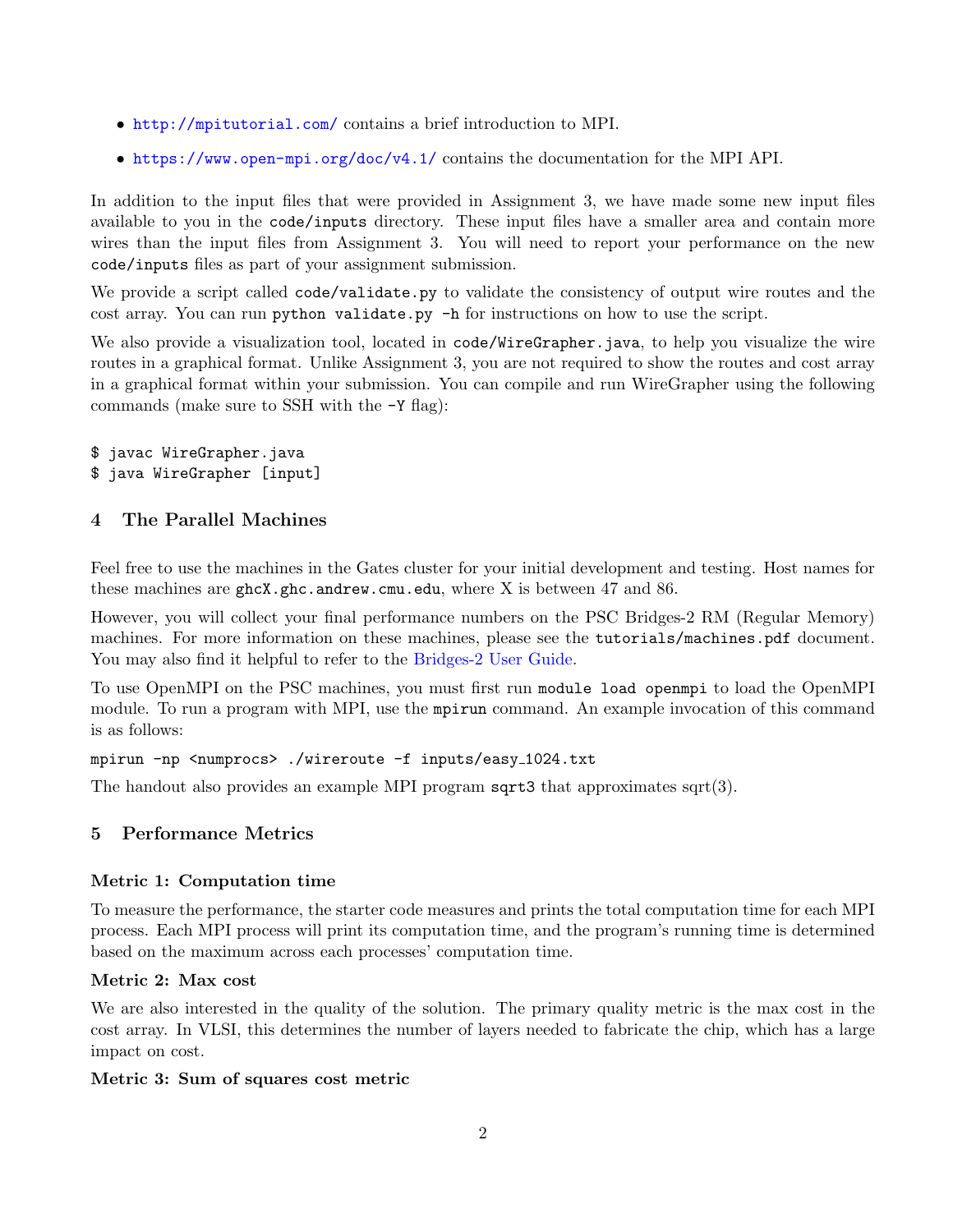As a secondary quality metric, we are interested in the cost summed for each wire path, as the simulated annealing algorithm attempts to minimize this quantity. This metric is calculated as follows:

```
cost = 0foreach wire {
  cost += cost along wire route
}
```
Note that this is not the same as adding all the elements in the cost array. Rather, this is equivalent to summing the square (i.e.,  $x * x$ ) of each element in the cost array, hence the name sum of squares cost metric.

## <span id="page-2-0"></span>6 Performance Analysis

As there are many real-world factors that affect the performance of your code, it is important to be able to explain how changes to your code affect performance. For example, if a version of your program exhibits disappointing performance, we would like you to explain what is causing poor performance for that code. We would also like you to explain what you did to fix the problem and improve performance. We are especially interested in hearing about the thought process that went into designing your program, and how it evolved over time based on your experiments.

Your report should include the following items:

- 1. A detailed discussion of the design and rationale behind your approach to parallelizing the algorithm. Specifically try to address the following questions:
	- What approaches have you taken to parallelize the algorithm? What efforts did you make to profile your code and identify bottlenecks, and how did this data affect your designs?
	- What information is communicated between MPI processes, and how does this affect performance? How does communication scale with the number of processes?
	- If your implementation operates on stale (or partially stale) data, how does the degree of staleness affect the quality of the solution?
	- At high process counts, do you observe a drop-off in performance and/or solution quality? If so, (and you may not) why do you think this might be the case?
	- Why do you think your code is unable to achieve perfect speedup? (Is it workload imbalance? communication? synchronization? data movement? etc?)
- 2. A plot of the computation speedup (metric 1) vs. the number of processors sampled at 1, 4, 16, 64, and 128 processors. Speedup is calculated as  $\frac{T_1}{T_P}$ , where  $T_1$  is the time for one processor, and  $T_P$  is the time for P processors.
- 3. A plot of the max cost (metric 2) vs. the number of processors. Please explain your results and how it's affected by your design.
- 4. A plot of the sum of squares cost metric (metric 3) vs. the number of processors. Please explain your results and how it's affected by your design.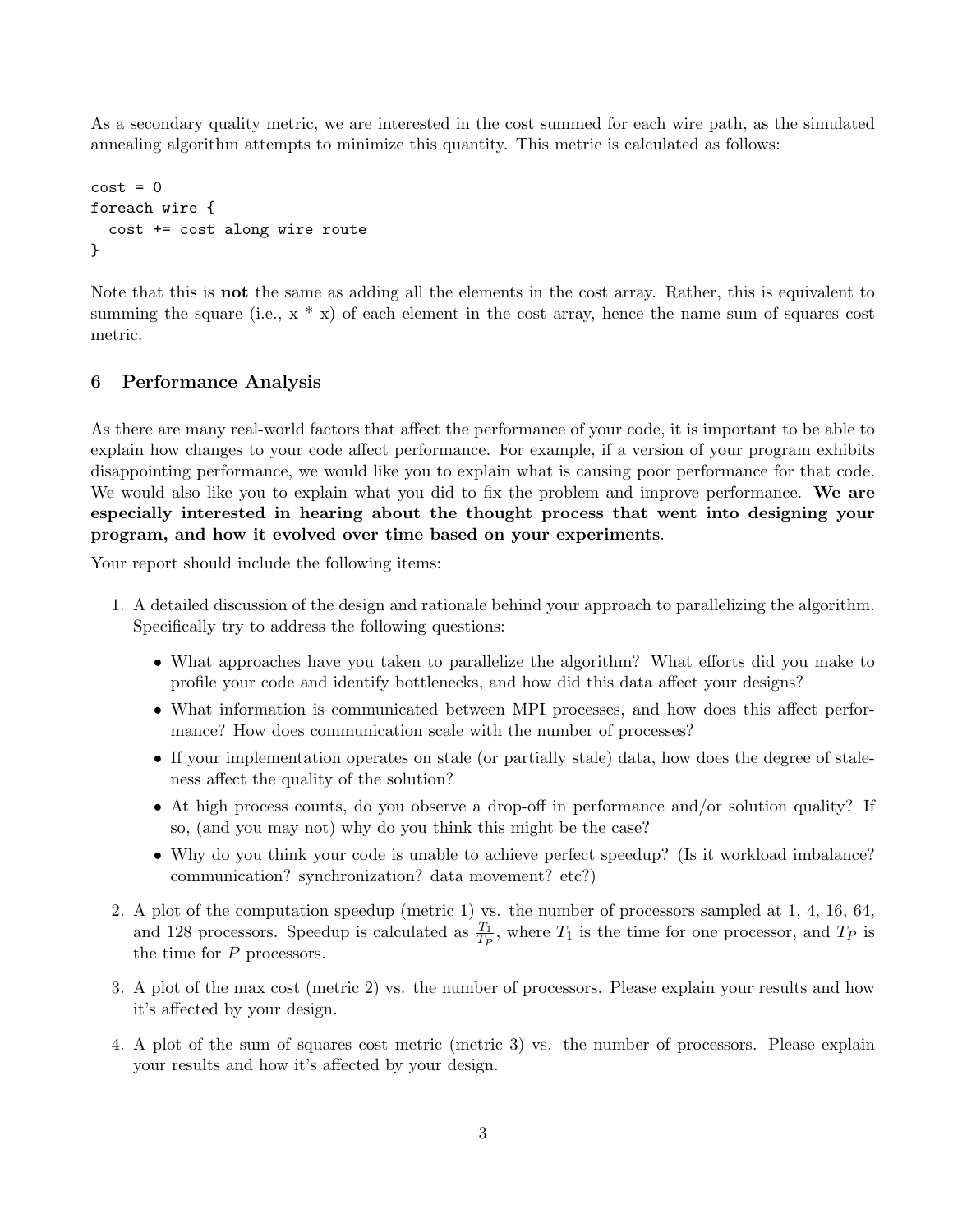# 7 Grading

Your grade will be based on the report and the performance and correctness of your code. We will use the performance metrics as described in Section [5.](#page-1-0) We will run with the three inputs in the code/inputs directory of the handout, and we reserve the right to run additional inputs. For your reference, here are the performance metric numbers we obtained with our reference solution, measured on PSC:

inputs/easy\_1024.txt

| Processors             | Computation time (s)   | Max Cost | Sum of Squares Cost |
|------------------------|------------------------|----------|---------------------|
| $\mathbf{1}$           | 8.42                   | 19       | 98746608            |
| $\overline{4}$         | 2.34                   | 18       | 98774356            |
| 16                     | 0.84                   | 18       | 98758806            |
| 64                     | 0.37                   | 19       | 99296828            |
| 128                    | 0.31                   | 28       | 102226530           |
| inputs/medium_1024.txt |                        |          |                     |
| Processors             | Computation time $(s)$ | Max Cost | Sum of Squares Cost |
| 1                      | 42.26                  | 35       | 488644808           |
| $\overline{4}$         | 27.35                  | 36       | 488570754           |
| 16                     | 11.91                  | 35       | 488768862           |
| 64                     | 3.70                   | 40       | 489636714           |
| 128                    | 2.25                   | 42       | 494256544           |
| inputs/hard_1024.txt   |                        |          |                     |
| Processors             | Computation time (s)   | Max Cost | Sum of Squares Cost |
| $\mathbf{1}$           | 50.89                  | 41       | 625016209           |
| $\overline{4}$         | 32.59                  | 40       | 625272337           |
| 16                     | 14.93                  | 43       | 625874503           |
| 64                     | 4.34                   | 42       | 626381975           |
| 128                    | 2.72                   | 48       | 629894107           |

We expect your solution to not be much worse than this baseline solution. Since there is a tradeoff between the quality of the solution and the computation time, we don't expect your results to match up perfectly, and we are more interested in your thought process on parallelizing the algorithm and the tradeoffs you make in designing your solution.